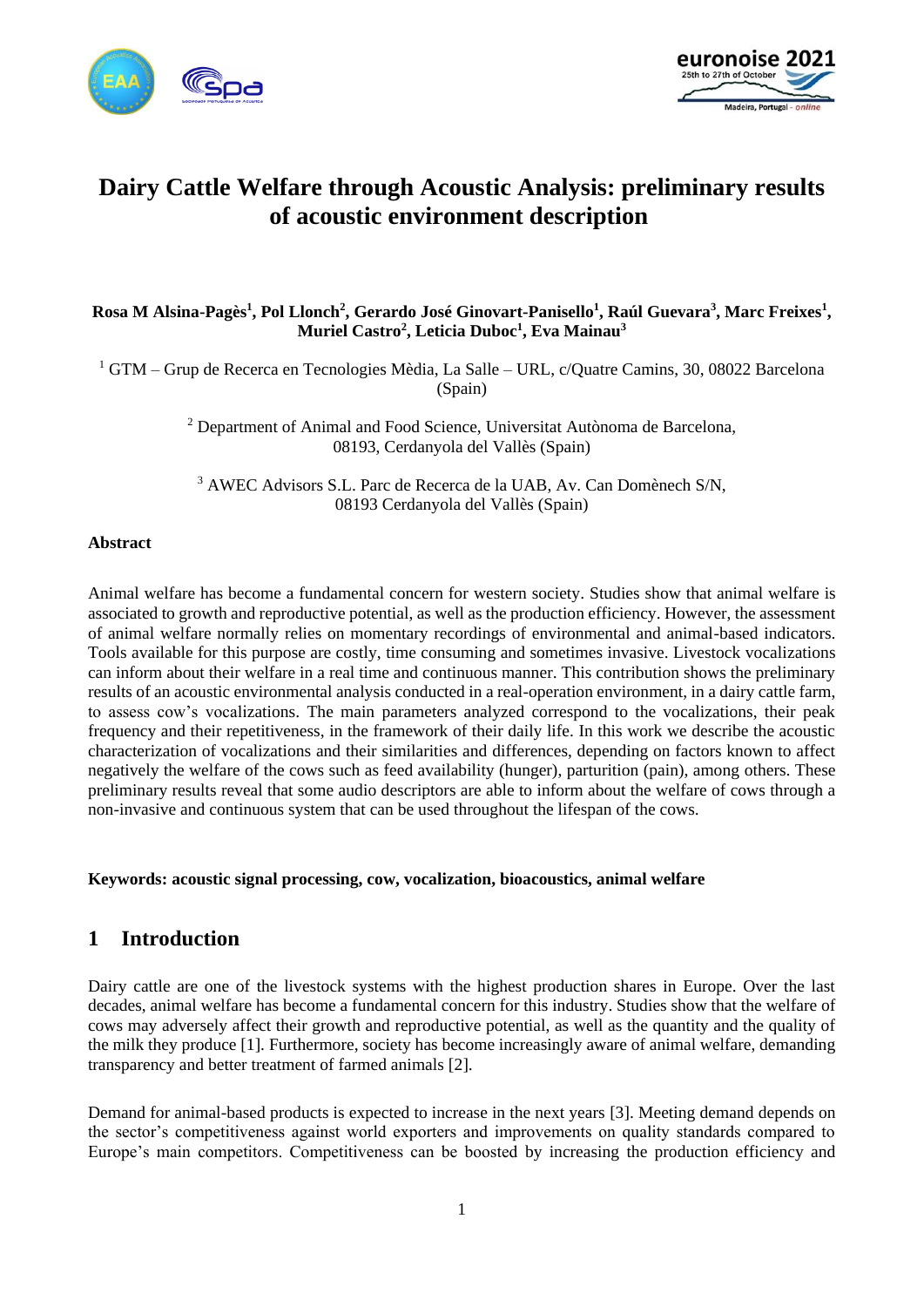

aligning with the demands of consumers. Animal welfare addresses both strategies as it affects production efficiency and consumer acceptability [4]. Studies showed that many animal welfare problems generate a stress response, reducing feed intake and efficiency in transforming it into food products and making them more susceptible to diseases [5]. Also, consumers are increasingly concerned with the welfare of animals in the food production system, demanding transparency and proactive ways to ensure the welfare of animals [6]. Thus, if animal welfare can be monitored constantly, this will allow for the implementation of relevant corrective measures for efficiency and to provide consumers the information they demand.

The acoustic characteristics of cattle vocalizations varies according to their welfare [7]. However, despite the efforts made in investigating the association between vocalizations and welfare, this research has never been translated successfully into a tool available to farmers and producers. In this paper, we detail the first steps to develop a tool to monitor vocalizations of cows for automatically detecting changes in their levels of stress or pain and their resulting welfare status. The advantages of the future implementation of this proposal are that it (1) offers a continuous 24x7 monitoring of the wellbeing of cows (technological advantage); (2) does not require human effort to measure it (economic advantage); and (3) it monitors the welfare on cows throughout their lifetime using automatic methods, giving consumers a more realistic view of animal welfare (social advantage).

In this work we detail the interdisciplinary work in signal processing and animal welfare to carry out recording campaigns in a real-environment of a commercial cattle farm and we describe the first approximation to labelling of cow vocalizations, that will lead in the future to the design of a complete acoustic corpus to train a machine learning algorithm to automatically detect the acoustic description and characterisation of the cattle in a farm.



# **2 The Acoustic System**

Figure 1 – Acoustical deployment in farm (left), the recording box (centre) and the recording hardware (right) microphone position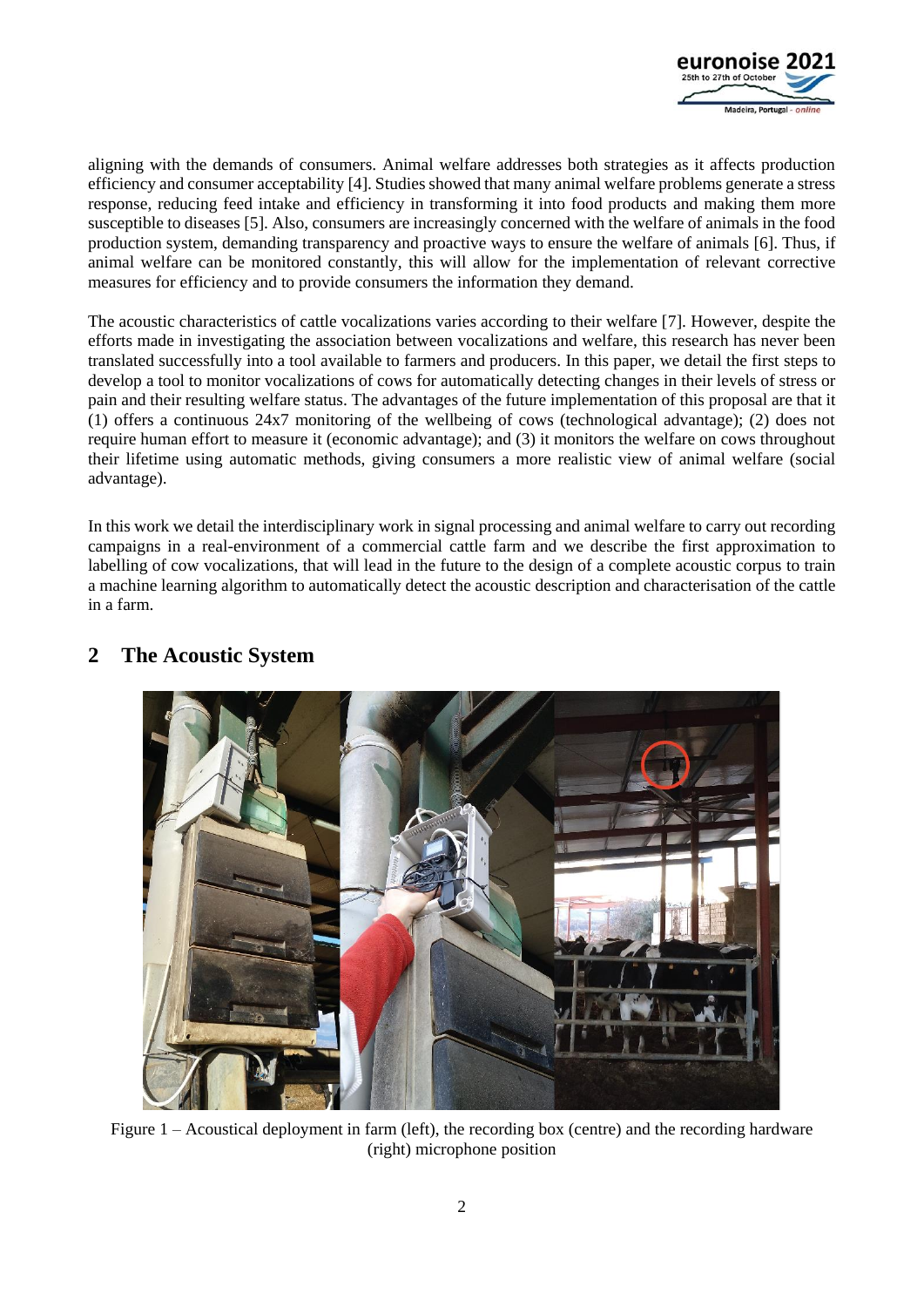

In order to collect raw cow vocalization in farm without distorting the farmer's management routine, we have deployed an acoustic system in a commercial dairy farm (Malla, Barcelona). This system consists of a professional handheld recorder (zoom H5 [8]) sampling at 44,100 Hz and 16 bits resolution connected to a directional microphone Behringer ultravoice XM1800S [9] placed in the centre of the calving cow beds. Raw recording data is continuously collected for 5 days, as longer recording was not possible due to the capacity of the equipment limited to 32 Gb of data.

In order to gather vocalisations from a specific individual, a recording system integrated in a collar has been designed. The core of the system is the spy recorder SOROKA 15E [10]. This recorder allows to record uncompressed PCM audio at a different sampling rates and resolutions. Moreover, it offers a much greater autonomy than handheld recorders. The recorder is elastically suspended inside a collar through a 3D printed structure specially designed for this purpose (see Fig. 2).



Figure 2: (left) The collar with the small recorder suspended inside, to record individual vocalizations during the drying-off, and (right), the installation of the acoustic sensor next to the calving cow beds.

# **3 Recording campaign**

The recording campaign consists in three different experiments to evaluate of the cow vocalizations: i) calving cows, ii) cows during the dry-off period, and iii) lactating cows, in the barn. These situations were chosen because they can potentially greatly affect the production and wellbeing of cows. Calving is a painful and risky process for both the cow and the new-born calf. Optimizing the calving process will reduce its negative consequences on the welfare and productivity of cows [11]. The dry-off period is critically important for the welfare of dairy cows and their production in the following lactation. The main welfare problems during the dry-off period are an increased risk of intramammary infections, pain and discomfort due to udder engorgement and aggressive interactions between cows [12]. Finally, lactating cows can suffer from pain in different situations, as for instance during lameness and mastitis. Vocalisations can be used as an indicator of pain, therefore used to monitor welfare problems associated to pain [13].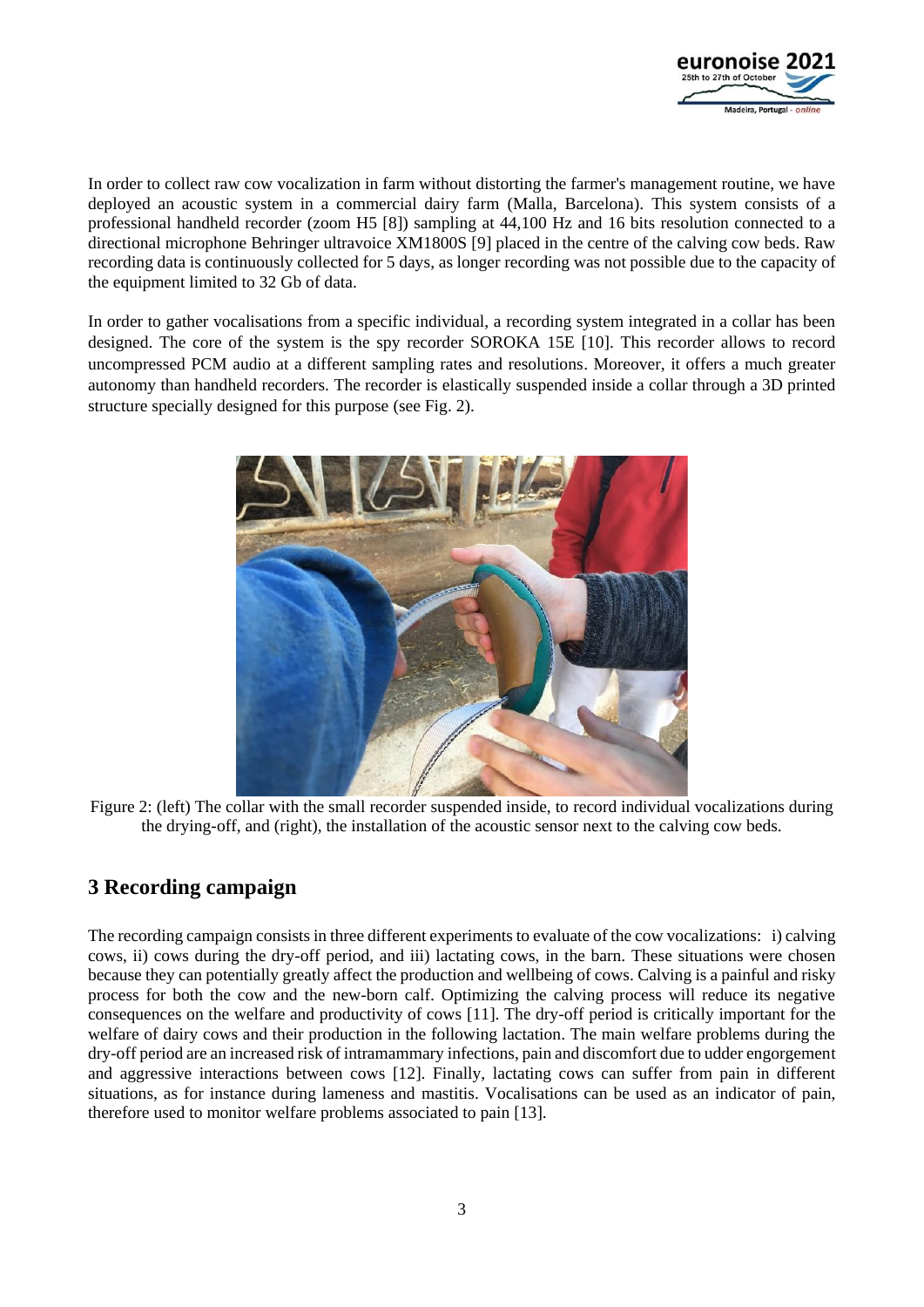

During the three trials, the team considered the environmental noise in the farm, cows' group vocalizations, and also the vocalizations of individuals animals). The following three blocks of tests were designed to ensure more reliable technical results from this proof of concept:

1. **Recording of vocalizations during calving**: the dataset gathered sums up to 135 hours and 30 minutes of calving cows, having recorded the vocalizations of several deliveries indicated by the farmer.

2. **Recording during dry-off period:** with a total of 100 hours of environmental acoustic recordings of the drying-off cows' site. Moreover, a total of 56 hours and 29 minutes were recorded from one of the three cows using the collar.

3. **Recording of regular lactating cows:** during 200 hours and 56 minutes, which were used as the reference of non-stressed group vocalizations.

# **4 Data Processing and Qualitative analysis**

In this section, we make a brief summary of the first approach made to the recorded data, in this case, on the labelling of cows in the process of calving. In particular the analysed test dataset consists of 68 minutes of manually labelled audio containing 115 vocalizations. We first describe the taxonomy used and then discuss the manual labelling process.



Figure 3 and 4: Vocalization labelling using Audacity. The labels can be found in the bottom of the screen. Just above, we can observe the spectrogram, and finally, in the top part is the time representation of the same raw acoustic audio.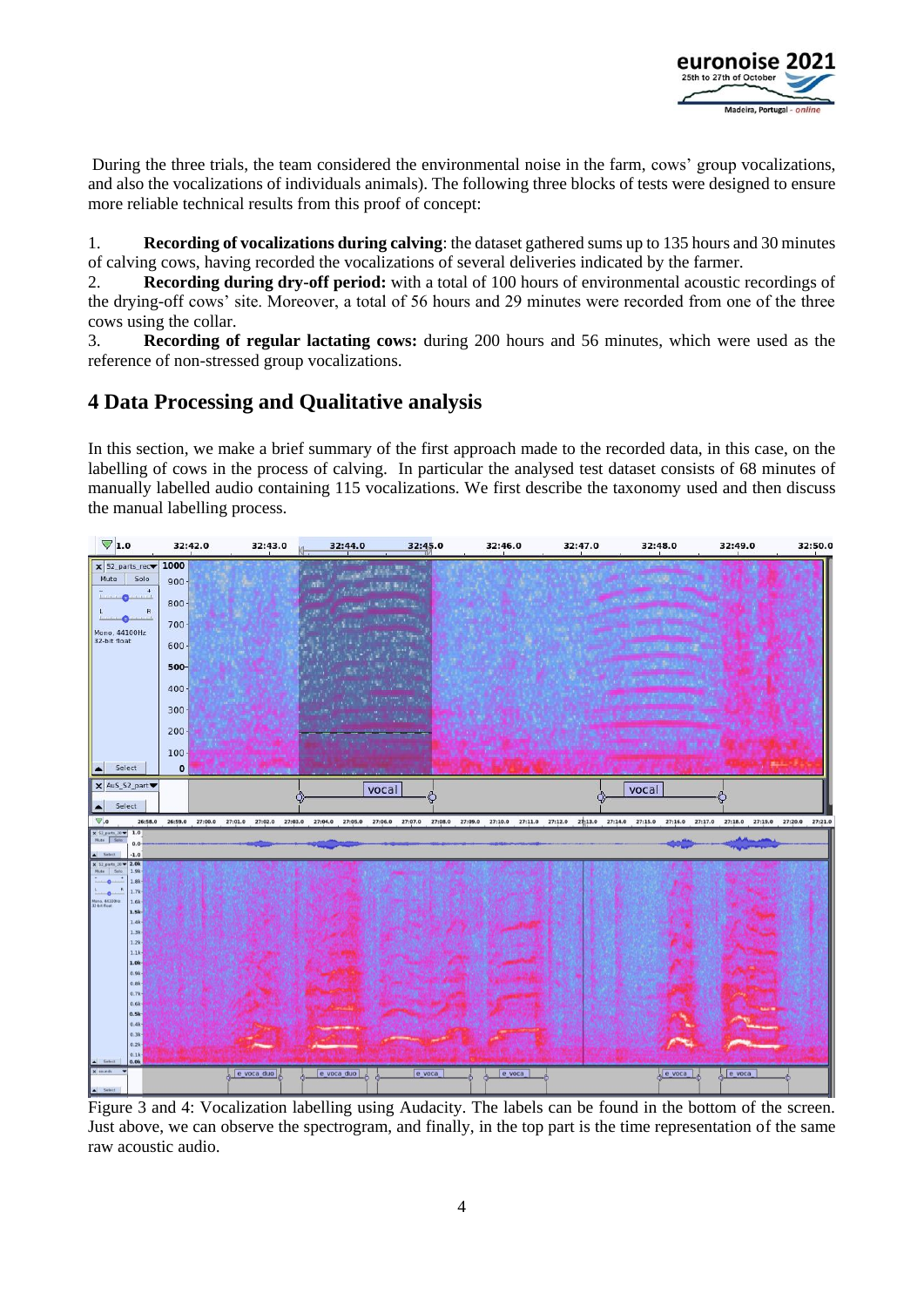

#### **4.1 Preliminary Labelling Procedure**

The labelling process is normally manual and under the watchful eye of experts, in this case, veterinarians and acoustic signal processing engineers. We have used a free software called Audacity which allows for multiple tagging for each audio fragment recorded on the farm, see several examples in Figures 3 and 4. It also allows to extract the vocalizations once labelled, so that one can work without all the other environmental sounds recorded on the farm.

#### **4.2 Preliminary Analysis of Vocalizations**

The 115 annotated vocalisations sum up a total of 141.4 seconds, representing a 3.47 % of the duration of the whole audio file. The preliminary analysis over this data shows that the duration of the vocalisations range between 0.49 and 2.92 s, being their average duration 1.23 s. The distribution of durations is depicted in Fig. 5. Regarding the fundamental frequency f0, they range from 73.86 to 278 Hz, and the average is 156.84 Hz.



Figure 5: duration and f0 mean of the analysed vocalisations. Whiskers are set to 5th and 95th percentile.

The spectral characteristics vary between different vocalisations. Fig. 6 shows two spectrograms corresponding to a low and a high f0 vocalisations. According to the literature these would correspond to a relaxed or positive state and to a stress, pain or hunger.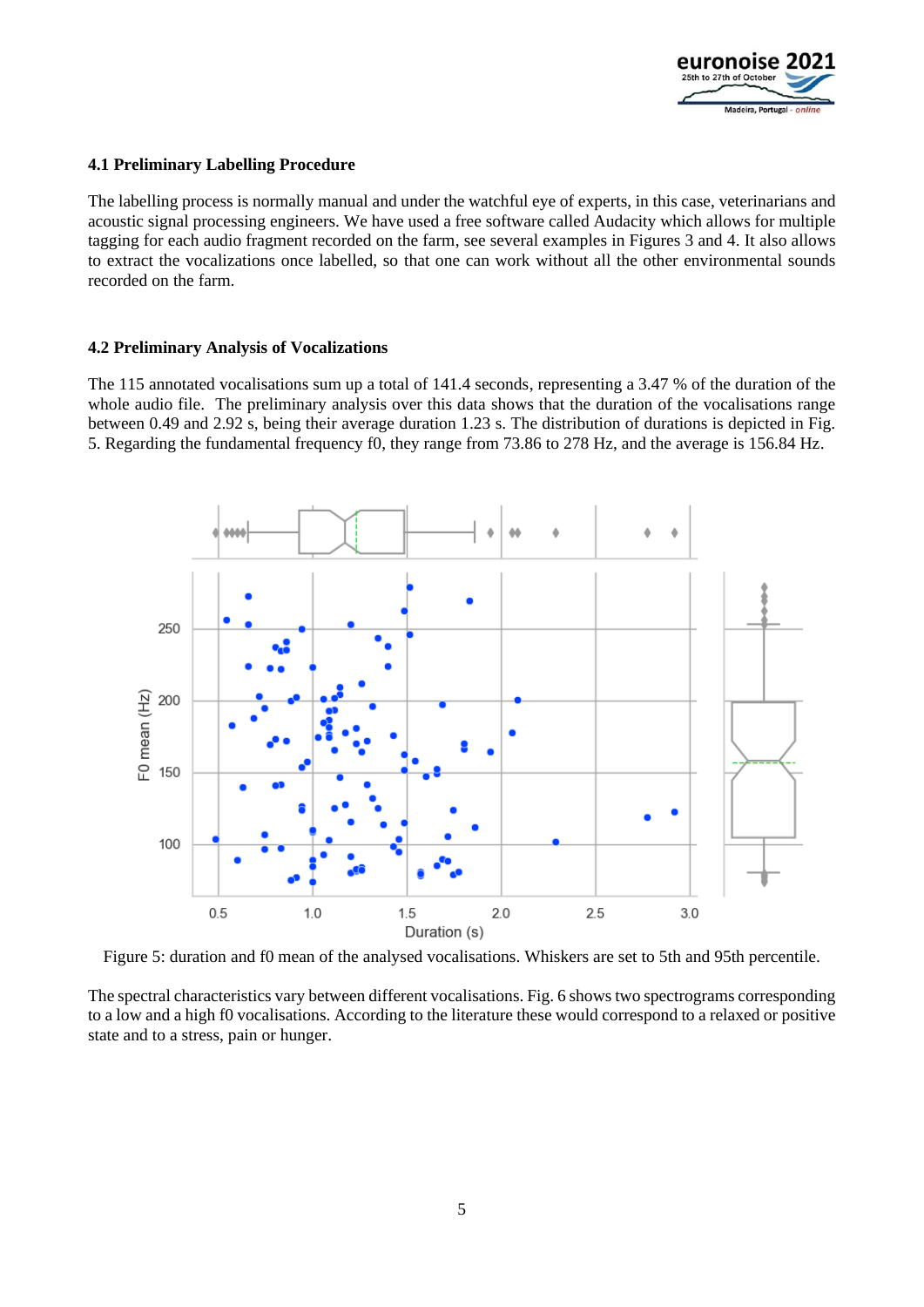



Figure.6. Spectrograms of two vocalisations. The one on the left could be associated with a relaxed cow, the other with stress or pain.

## **3 Discussion and Future Work**

The first approximation presented in this paper has create a small corpus with high-quality recording of cows' vocalizations in a commercial farm and their respective spectrotemporal data. The preliminary labelling of vocalizations of cows in labour showed that previous to labour, cows perform vocalisations with a different acoustic profile, which could be easily identified by a trained human. This encourage us to progress with the labelling, probably creating an automatic labeller to increase the total amount of data annotated, with a posterior supervision of experts. After enlarging the dataset available, we will carry out some tests over machine learning algorithms to determine whether the different types of vocalizations can be distinguished in an automatic way, by means of a small – and probably low-cost – acoustic sensor to be deployed in different locations of a farm.

The first task focuses on working in the real-life environment of a farm, considering all the other possible noises and interferences on our system. Farms have many physical obstacles and different types of machinery that influence the quality of the collected audio. To consider those, it will be necessary a physical and acoustic analysis of the potential environments of the farms under test to ensure an adequate capture of the vocalization data. This includes a study of the coverage of the microphones and their range to determine how many animals may be under study, and if it is necessary more than one sensor in a particular environment. In this first task, we will also consider the connectivity platform of the sensor to enable the collection of the recorded data from the recording set to be able to design the datasets. In a later stage this connectivity will allow the constantly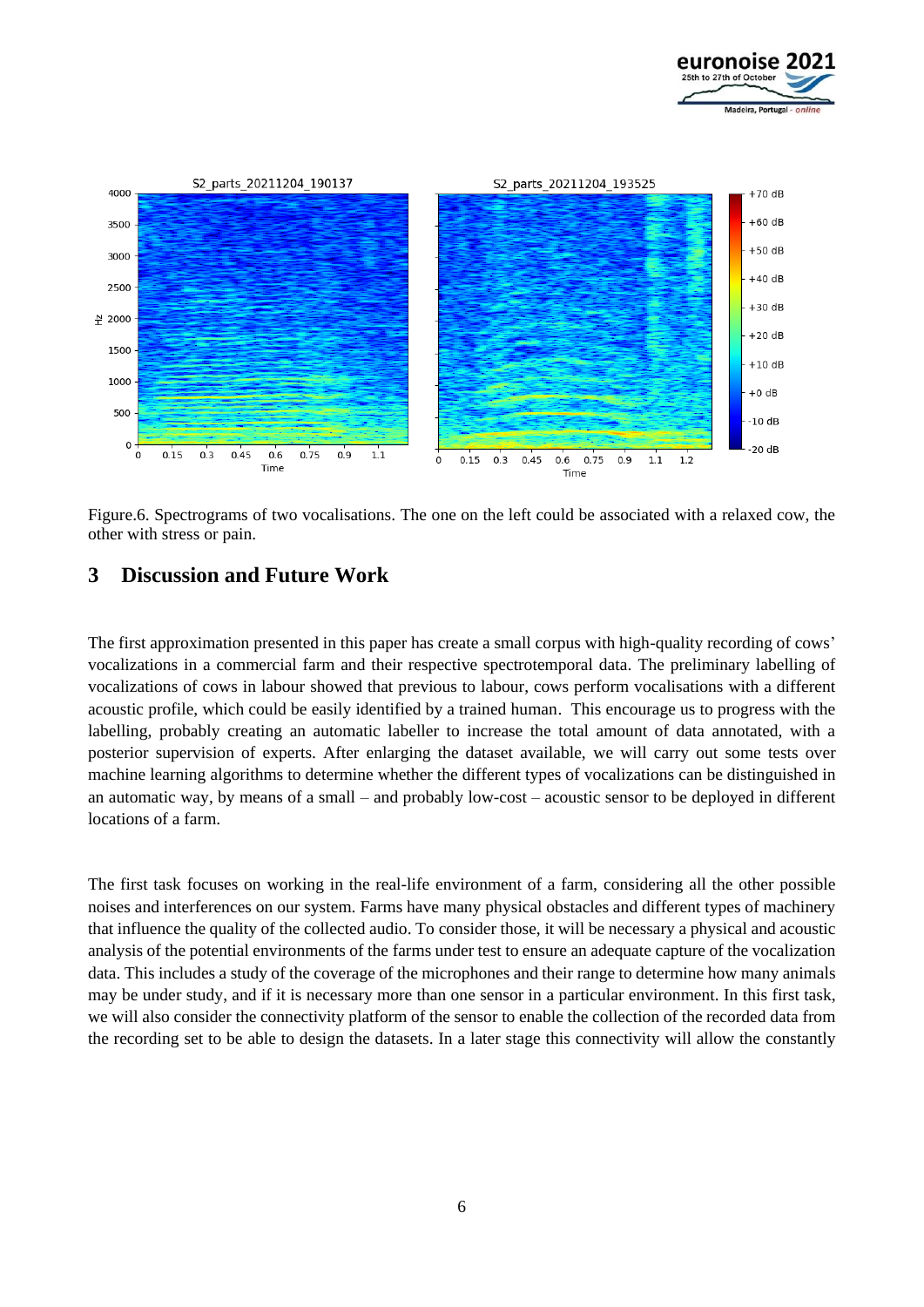

reporting of vocalizations detected on the sensor to a central server that integrates it, analyses it over time (with the philosophy of a longitudinal study) and generates reports of events that have occurred on the farm.

The second task focuses on the testing of the sensor in a real farm environment, to ensure its correct operation and connectivity. This sensor will record fragments of raw acoustic data (RAW) to extract both the acoustic level of the farm (calculated in-situ within the sensors) and examples of vocalizations that respond to different circumstances of interest. This data will allow us to design a wider dataset, including other locations and environmental sounds. This phase has a high cost in terms of data storage, and must be limited in time but also in the amount of data that is stored.

The goal of this procedure is to enrich our knowledge of the acoustic environment of the farms, so that the team can design a reliable sensor, running real-time algorithms that are able detect instantaneously any modification in the vocalisations and monitor big data of information coming from the farms, and furthermore, are able to respect the privacy of the farm and its workers. Finally, the last contribution of this work, when the previous technical stages are complete, will be to predict particular health or wellbeing of the cows and to inform the farmers or the veterinarians of any incidence.

### **Acknowledgements**

This work was partially funded by IdC 2019 - LLAVOR, with a project entitled "CowTalk: Automatic Classification of Cow Vocalisations to Monitor Dairy Cattle Welfare", with code 2019-LLAV-00060, with FEDER and AGAUR funding. The authors wish to thank Josep Maria of the commercial farm in Malla.

## **References**

- [1] Bargo, F., & Tedó, M. B. E. Mainau, P. Llonch, IR Ipharraguerre, and X. Manteca. 2018. Chicken or the egg: the reciprocal association between feeding behavior and animal welfare and their impact on productivity in dairy cows. *Front. Vet. Sci*, *5*, 305-316.
- [2] Gołębiewska, B., Gębska, M., & Stefańczyk, J. (2018). ANIMAL WELFARE AS ONE OF THE CRITERION DETERMINING POLISH CONSUMERS'DECISIONS REGARDING THEIR PURCHASE OF MEAT. *Acta Scientiarum Polonorum. Oeconomia*, *17*(3), 13-21.
- [3] FAO, 2012. World Agriculture towards 2030/2050: The 2012 Revision. ESA Working Paper No 12-03.

[4] Buller, H., Blokhuis, H., Lokhorst, K., Silberberg, M., and Veissier, I. (2020). Animal welfare management in a digital world. *Animals* 10, 1–12. doi:10.3390/ani10101779.

- [5] Morrow-Tesch JL, McGlone JJ, Salak-Johnson JL. Heat and social stress effects on pig immune measures. J Anim Sci. 1994;72(10):2599–609.
- [6] Font-I-Furnols M, Skrlep M, Aluwé M. Attitudes and beliefs of consumers towards pig welfare and pork quality. IOP Conf Ser Earth Environ Sci. 2019;333(1).
- [7] Mainau, E., Temple, D., LLONCH, P., & MANTECA, X. UDDER PAIN AND DISCOMFORT AT DRY-OFF IN DAIRY CATTLE (II).
- [8] Zoom Corporation. H5 Handy Recorder—Operation Manual; Zoom Corporation: Tokyo, Japan, 2014.
- [9] Behringer. Ultravoice XM1800S Technical Specifications; Behringer: Willich, Germany, 2011.